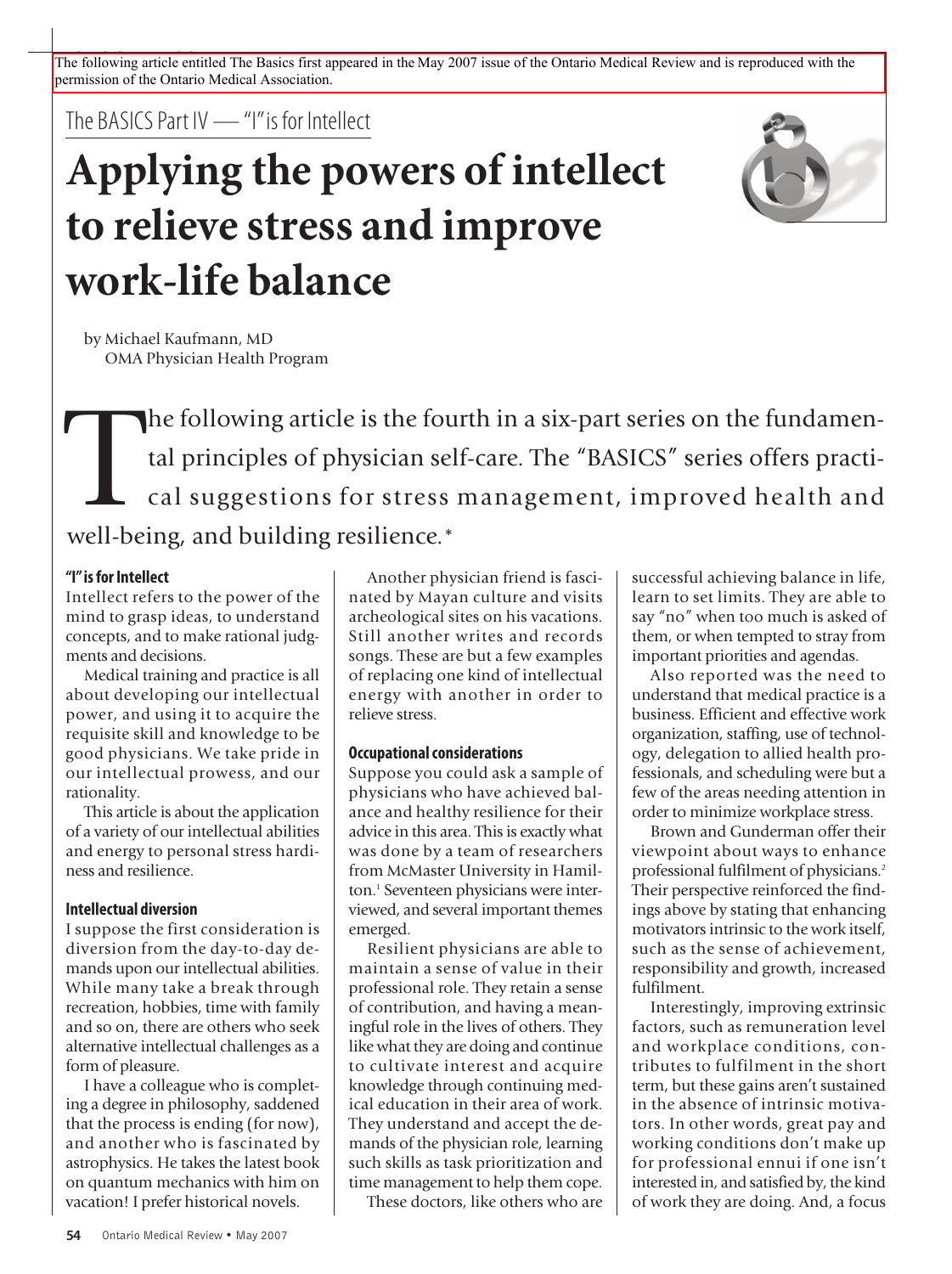# **Physician Health**

upon the intrinsically rewarding aspects of work is often more within our individual control than focusing primarily upon the extrinsic factors.

#### **Control**

It is my observation that most doctors like to be in control. This is especially true in some specialties, notably surgical specialties, intensive care, emergency medicine and, of course, anesthesia. After all, the directions for care that we write in a patient's chart are called orders, not suggestions, and we expect them to be carried out to the letter. We're trained to make critical decisions based on rational analysis and the application of our knowledge. We aren't afraid to be in charge.

I recall listening to an intensivist describe the stress she was experiencing at home. "Things go fine at work," she said. "Everyone there does what I ask them to do. But my husband and kids don't appreciate it when I give them orders." She was able to appreciate the obvious: we aren't in control of all aspects of life like we are (to a greater degree) in the clinical setting. And we aren't always in control there either. That's because our environment changes, constantly. Health institutions merge, split, and are redefined. Boards, lawyers, administrators, governments, even patients all "conspire" to alter the health-care landscape. The greater our need to control our circumstances, the more prone we are to the stress of being unable to do so.

I have often encountered doctors who believe that the best strategy, when faced with the stress of a changing and undesired situation, is to promote and pursue their preferred perspective with unrelenting, bloodyminded devotion. They might even strike out against people and institutions who do not share their understanding.

There are times when others might yield to this approach, but probably not that many. More often, the "digging in of heels" is self-destructive and makes things worse.

#### **Change**

How, then, do we apply our powers of intellect to manage the ever-present issues of control and change in our lives?

First, I think, is acceptance. I've heard it said that change is the only thing that is constant in life. We, everyone and everything in life, are ever-changing — sometimes in ways we like, often in ways that make us uncomfortable. Face it. We can't control everything in our lives. We must learn to accept the things we cannot change — but not with dispassionate resignation.

We can adapt to change in healthy ways. Resilient people are curious and open-minded. When necessary, they are able to put aside a rigidly held stance to consider other ones. They are able to learn, through inquiry and co-operation, the details of new realities and other points of view. They might still prefer their own opinion in the end, but are able to appreciate the merits of alternatives.

Resilient people are flexible and open to the opportunities change brings into their lives, even if born in conflict. When the change to the environment is inevitable, they learn new skills and acquire new knowledge to adapt to that environment. How many of us, previously technologically unskilled and suspicious, now can't be parted from our laptops and iPods?

Some are courageous about change. They become proactive instead of reactive, waiting for change to pass over them, hoping to survive. They make reasoned, positive choices for themselves in areas where they can be in control.

This can mean choosing new occupational situations and leaving old ones. Making healthier lifestyle choices, such as increasing vacation time, would be another example. Developing leadership skills and becoming politically active, thus an agent of change, is another positive way to deal with the stresses of change.

Taking stock, or inventory, at a personal and occupational level, as illustrated in a previous Physician Health article, <sup>3</sup> is another facet of coping with change and evolution in our lives.



K2C 0P8